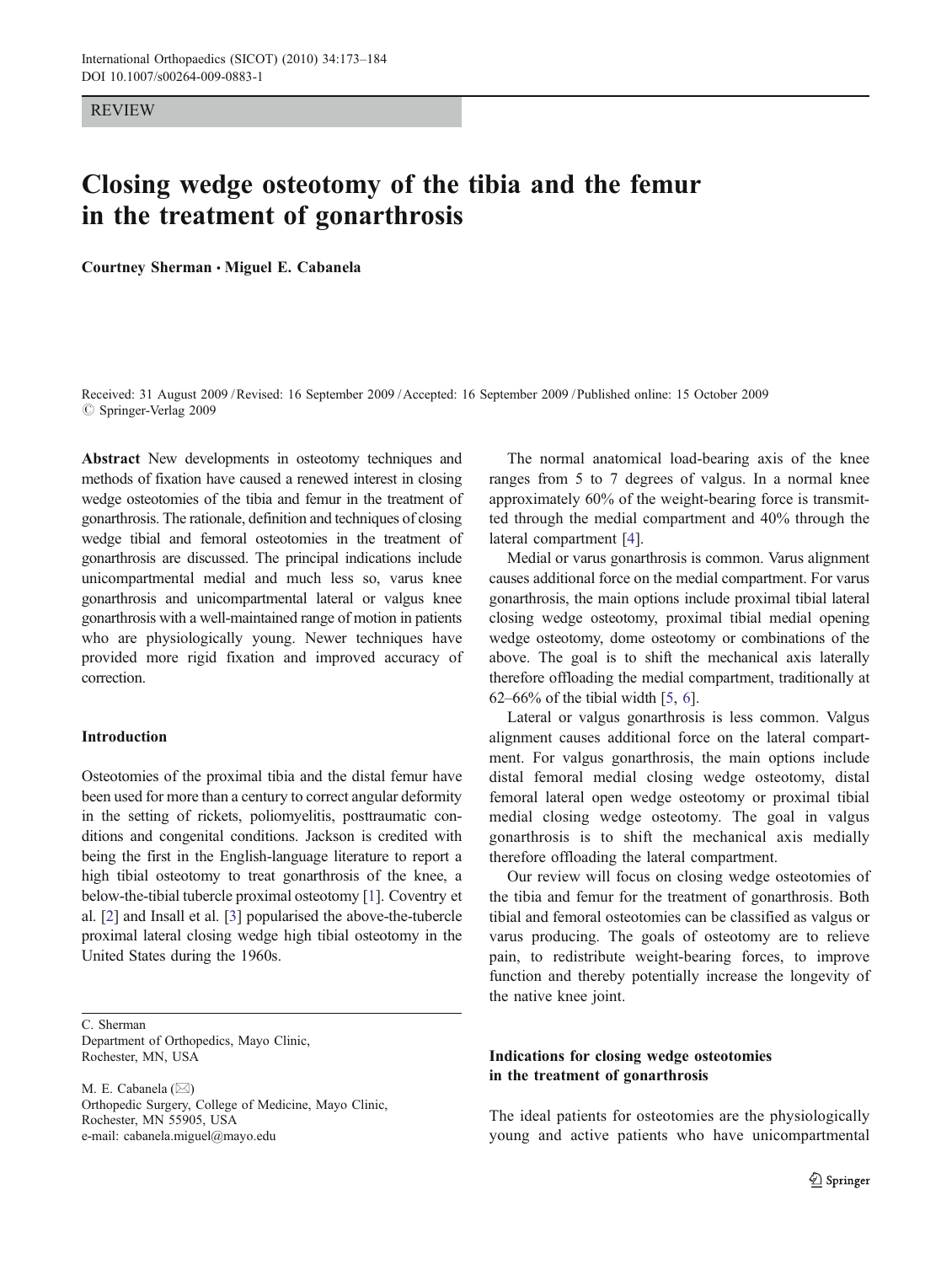knee gonarthrosis and are therefore not optimal candidates for total knee replacement. However, one should always consider osteotomy in the older than 60 years population with unicompartmental disease who are capable and desire to participate in high-impact physical activities. Patients younger than 65 years of age do typically rehabilitate faster than older patients after osteotomy; however, there is no age limit for osteotomy and patients should not be excluded from consideration based on chronological age alone [[5,](#page-10-0) [7,](#page-10-0) [8\]](#page-10-0).

# Contraindications for closing wedge osteotomies in the treatment of gonarthrosis

The principal contraindications for valgus-producing osteotomies are lateral compartment degenerative joint disease, loss of a significant portion of the lateral meniscus, fixed flexion deformity of more than 15 degrees, or gross varus knee deformity or instability. Keene and Dyreby reported that the presence of mild lateral compartment deterioration noted during preoperative arthroscopy did not compromise the initial success of lateral closing wedge proximal tibial osteotomy; however, their short follow-up of two to three years must be considered when evaluating these conclusions [[9\]](#page-10-0). Mild lateral compartment chondromalacia may not be an absolute contraindication to a valgus-producing osteotomy, but advanced lateral compartment degeneration certainly is a contraindication.

The principal contraindications for varus-producing osteotomies are medial compartment degenerative joint disease or loss of a significant portion of the medial meniscus. Relative contraindications for varus-producing osteotomies are anteroposterior knee instability, excessive lateral bone loss causing valgus instability of the knee and limitation of flexion to less than 80 degrees and loss of extension of more than 20 degrees [[7,](#page-10-0) [8,](#page-10-0) [10,](#page-10-0) [11\]](#page-10-0). An adduction contraction of the ipsilateral hip is a specific contraindication because the contracture produces valgus stress about the knee, which will lead to recurrence of the deformity [\[7](#page-10-0), [10](#page-10-0)]. It is important to remember that varus closing wedge tibial osteotomy produces an increase in the joint line obliquity; therefore, if the joint line is not parallel to the ground in the standing position, a varus closing wedge osteotomy of the tibia should not be considered.

Contraindications for either a valgus or varus producing osteotomy are symptomatic patellofemoral degenerative joint disease, non-concordant pain (e.g. significant anterior knee pain with medial degenerative joint disease on X-rays), patient unwillingness to accept the anticipated cosmetic appearance for the angular correction, patient unwillingness to be compliant with postoperative restrictions, and inflammatory arthritis. Mild patellofemoral

degeneration is not an absolute contraindication for either a varus or valgus producing osteotomy; however, significant symptomatic patellofemoral arthritis should be considered either a contraindication for osteotomy and more amenable to treatment by TKA or combined osteotomy and transfer of tibial tubercle (either an anterior [Maquet] or anteromedial [Fulkerson] transfer) or lateral retinacular release [[12](#page-10-0)–[15](#page-10-0)]. Inflammatory arthritis is by its nature a tri-compartmental disease and therefore osteotomies are not suitable for managing inflammatory arthritis.

# Preoperative assessment

Proper patient selection and a detailed clinical assessment are necessary when considering a closing wedge osteotomy for gonarthrosis. This assessment should include a detailed history including age, occupation, activity level, past medical and surgical history, and patient expectations, especially their postoperative activity level expectations. Physical examination should focus on lower extremity range of motion (hip, knee, ankle and foot), deformity, ligamentous stability and leg length discrepancy [\[5](#page-10-0), [8,](#page-10-0) [16\]](#page-10-0). Essential radiographs include full-length standing alignment X-rays and standing AP, PA flexion view (Rosenberg view), as well as lateral and merchant views of the knee [[5,](#page-10-0) [15](#page-10-0), [17\]](#page-10-0). The Rosenberg view has a strong predictive value when the chondral wear is prevalent in the posterior part of the tibial plateau [\[18](#page-10-0)]. Non-operative management should be pursued initially including activity modification, weight loss, physical therapy, steroid injections, viscosupplementation, and/or an unloader brace. In our clinical opinion, if a patient obtains significant relief with an unloader brace, but is not willing to wear the brace for significant periods of time and feels they have failed non-operative management, strong consideration should be given to osteotomy if no contraindications exist.

Preoperative planning includes the degree of angulation, the wedge size, and location of the osteotomy based on the preoperative imaging templating. Preoperative planning can be performed using traditional templating methods and/or computer assistance. Babais et al. [\[19](#page-10-0)] described the use of the OASIS computer software program for lateral closing wedge upper tibial osteotomies and found that knees with a postoperative femorotibial angle of 174–180 degrees, lateral joint line obliquity of less than 4 degrees and a medial plateau force distribution of 40–60% had a decreased risk of failure (Fig. [1](#page-2-0)). The knees that met these criteria had a 100% survival at five and ten years [[19\]](#page-10-0). Intraoperative computer navigation has also recently been shown to be helpful in assisting with intraoperative correction [\[20](#page-10-0)–[22](#page-10-0)]. Saragaglia et al. did demonstrate in a comparative cohort study of computer-assisted versus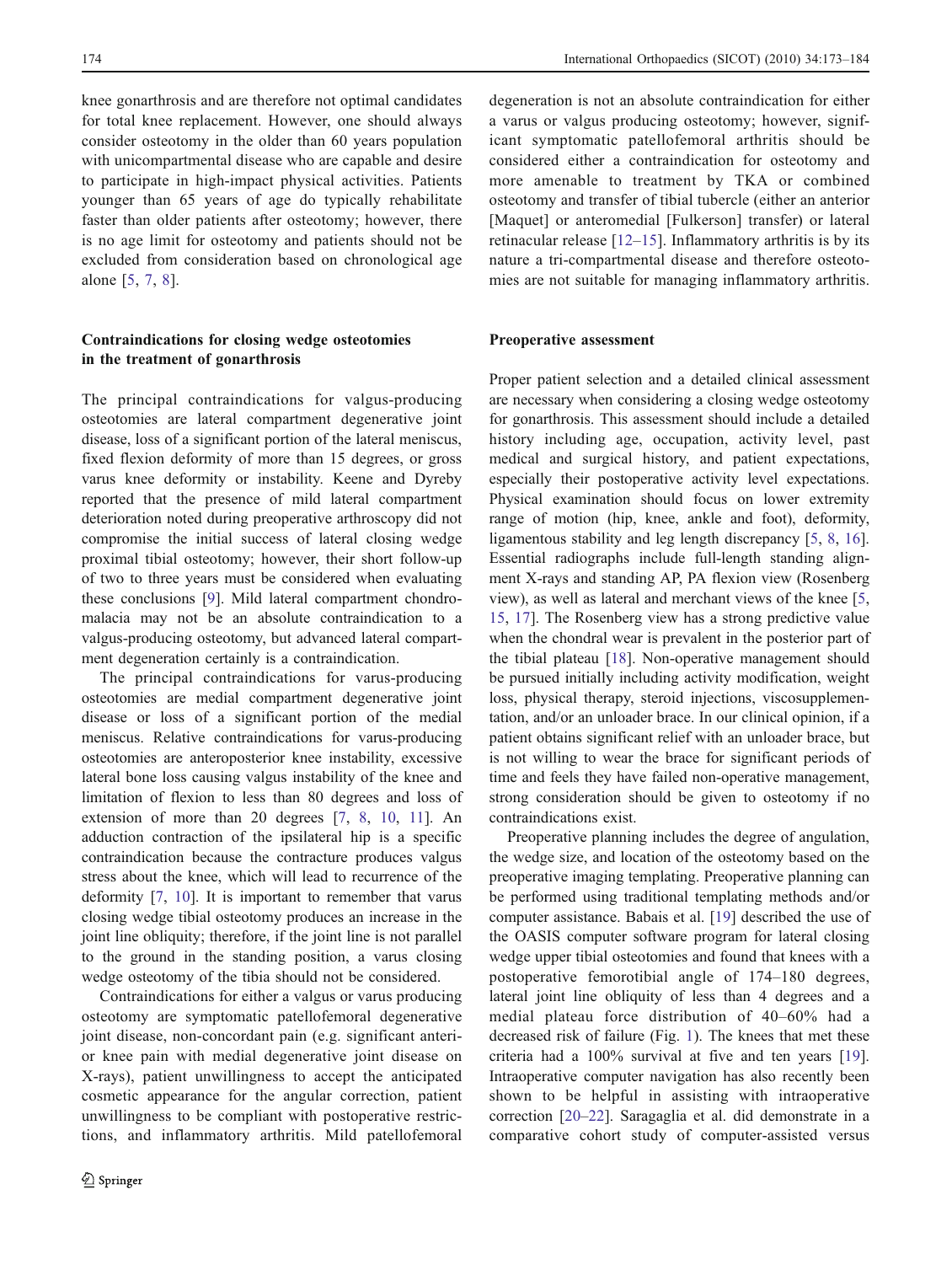<span id="page-2-0"></span>

Fig. 1 Preoperative planning with OASIS Software for lateral closing high tibial osteotomy (courtesy of Franklin H. Sim, Mayo Foundation) Fig. 2 Preoperative planning

conventional high tibial osteotomy a 96% reproducibility in achieving a mechanical axis of 184 degrees  $\pm 2$  degrees in the computer-navigated group versus 71% in the conventional osteotomy group  $(p<0.0015)$  [[23,](#page-10-0) [24\]](#page-10-0). However, no long-term results of computer navigated osteotomies are available to date.

In full-length standing radiographs, a line drawn from the centre of the femoral head to the midpoint of the ankle joint represents the mechanical axis of the leg. A second line is drawn from the centre of the femoral head to a point located at the junction of the medial two-thirds and the lateral one-third of the tibial plateau for varus gonarthrosis. A third line is drawn from the centre of the ankle joint to the previous point. The angle formed by the intersection of the second and third lines determines the degree of correction required for realignment of the mechanical axis (Fig. 2). The goal is to calculate the angular correction necessary to produce 2 to 4 degrees of mechanical or 8 to 10 degrees of anatomical valgus [\[2](#page-10-0), [6,](#page-10-0) [25\]](#page-10-0).

For valgus gonarthrosis, the same lines are drawn; however, the second line is from the centre of the femoral head to a point located at the 50% coordinate of the tibial plateau [\[26](#page-10-0)] (Fig. [3](#page-3-0)). Clinical experience has shown that overcorrection into varus is absolutely contraindicated if an optimal long-term result is to be gained.

#### Varus gonarthrosis

The most common procedures for valgus realignment of the proximal tibial articular surface are lateral closing wedge osteotomy, medial opening wedge osteotomy, dome osteotomy or combined osteotomy. Our review focuses on closing wedge osteotomies.

# Lateral closing wedge high tibial osteotomy for varus gonarthrosis

The most common indication for lateral closing wedge tibial osteotomies is unicompartmental varus knee gonarthrosis with a well-maintained range of motion of at least 90 degrees of flexion and less than 15 degrees of flexion contracture with varus tibial-femoral malalignment [[3,](#page-10-0) [5](#page-10-0), [7,](#page-10-0) [8](#page-10-0), [10](#page-10-0), [17](#page-10-0), [27](#page-10-0)–[30\]](#page-10-0). Lateral closing wedge osteotomy is the conventional approach that was used by Coventry et al. [\[2](#page-10-0)] and Insall et al. [\[3](#page-10-0)] for varus gonarthrosis. Randomised controlled studies comparing lateral closing and medial

for varus gonarthrosis. The correction angle is formed by the line from the centre of the femoral head to the junction of the medial two-thirds and the lateral one-third of the tibial plateau and the line from the centre of the ankle to the medial two-thirds and lateral one-third coordinate (courtesy of the Mayo Foundation)

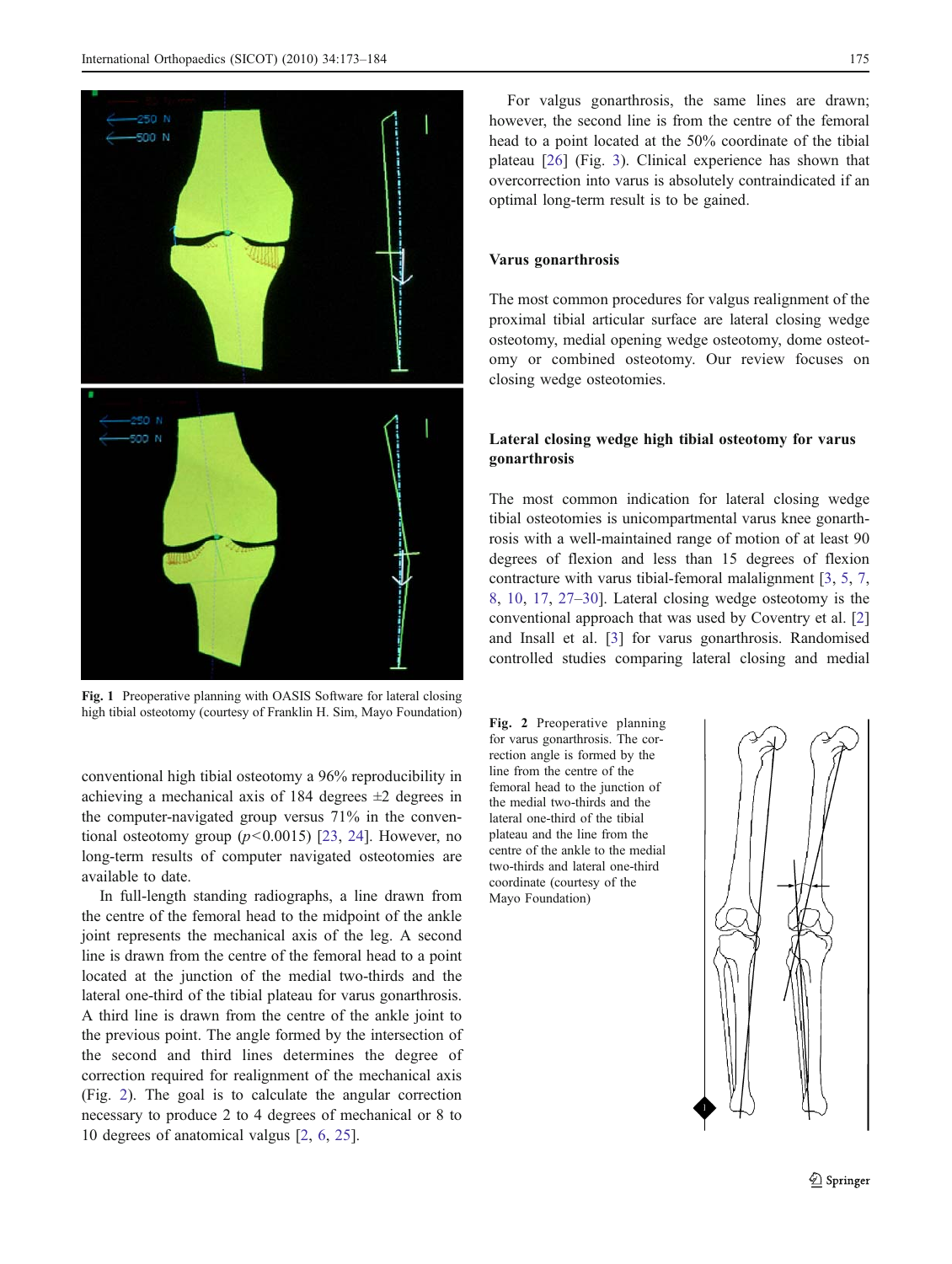<span id="page-3-0"></span>Fig. 3 Preoperative planning for valgus gonarthrosis. The correction angle is formed by the line from the centre of the femoral head to the 50% tibial plateau coordinate and the line from the centre of the ankle to the 50% coordinate [\[26\]](#page-10-0)



opening wedge osteotomies for varus gonarthrosis have not been performed.

The main advantage of a lateral closing wedge high tibial osteotomy technique is that it results in the apposition of two broad native metaphyseal surfaces and this optimises both stability and healing potential. Lateral closing wedge proximal tibial osteotomy therefore should be considered optimal in comparison to opening medial wedge proximal tibial osteotomy in patients who are at risk for slower healing/nonunion such as patients with a history of nicotine use, diabetics or steroid dependent, patients with patella baja, patients who do not wish to have autograft or allograft, patients on whom the osteotomy is combined with ACL reconstruction, and/or will be non-compliant with weight bearing restriction imposed by medial opening wedge osteotomies. An increased posterior slope is another indication for a closing wedge osteotomy over a medial opening wedge osteotomy because slope can be better controlled using this technique. Closing wedge osteotomy decreases slope, which will correct for the increased anterior tibial translation in ACL-deficient knees and will reduce stresses on an ACL reconstruction, improving anteroposterior stability. Traditionally, lateral closing wedge osteotomies were performed with free-hand cuts and stabilised with either bone staples or cylinder casts [\[2](#page-10-0), [3,](#page-10-0)

[25](#page-10-0)]; however, a lateral closing wedge osteotomy calibrated guide can increase accuracy [[31\]](#page-10-0). Brouwer et al. [\[31](#page-10-0)] actually demonstrated that lateral closing wedge high tibial osteotomy achieved more accurate correction than medial opening wedge high tibial osteotomy of 3.4 degrees versus 1.3 degrees hip-knee-ankle angle; whether or not this will be clinically significant is unknown. In lateral closing wedge high tibial osteotomy, two saw cuts are required and only malalignment in the frontal plane can be corrected.

Medial opening wedge high tibial osteotomies theoretical advantages include restoring anatomy and ligament tension, the possibility of correction in the coronal and sagittal planes, the ability to adjust intraoperatively, the fact that only one bone cut is necessary, and the avoidance of disruption of the proximal tibia-fibular joint. The theoretical disadvantages of medial opening wedge high tibial osteotomies are a slightly higher risk of nonunion, the need for longer period of restricted weight bearing, and the need for either autograft or allograft, although some people do not use graft. Both opening and closing osteotomies can cause patella baja and increased posterior tibial slope.

#### Combined osteotomy

Typically if greater than 10 degrees of correction is necessary, one should consider either dome osteotomy or combined osteotomy. A combination of opening and closing wedge osteotomies involves removal of a wedge half the width of the tibia from one side and insertion of that wedge into the opposite side, which results in greater angular correction than standard opening or closing wedge osteotomies while preserving leg length. Disadvantages include increased risk of nonunion, avascular necrosis and loss of stability because of discontinuity of the osseous hinge [[8,](#page-10-0) [32](#page-10-0)].

#### Technique of closing wedge tibial osteotomy

Many minor modifications of the original Coventry technique of closing wedge osteotomy have occurred since the initial description. Many surgeons now perform a diagnostic arthroscopy to assess the integrity of the lateral compartment and debride the degenerate medial compartment. In some cases the arthroscopic assessment leads to change in surgical intervention and therefore arthroscopy is highly recommended prior to high tibial osteotomy [\[33](#page-10-0)]. A straight longitudinal incision on the antero-lateral aspect of the proximal tibia is performed in an effort to respect the possible need for future total knee arthroplasty. Alternatively, a transverse incision from the tibial tubercle to the middle of the fibular head can be used and provides an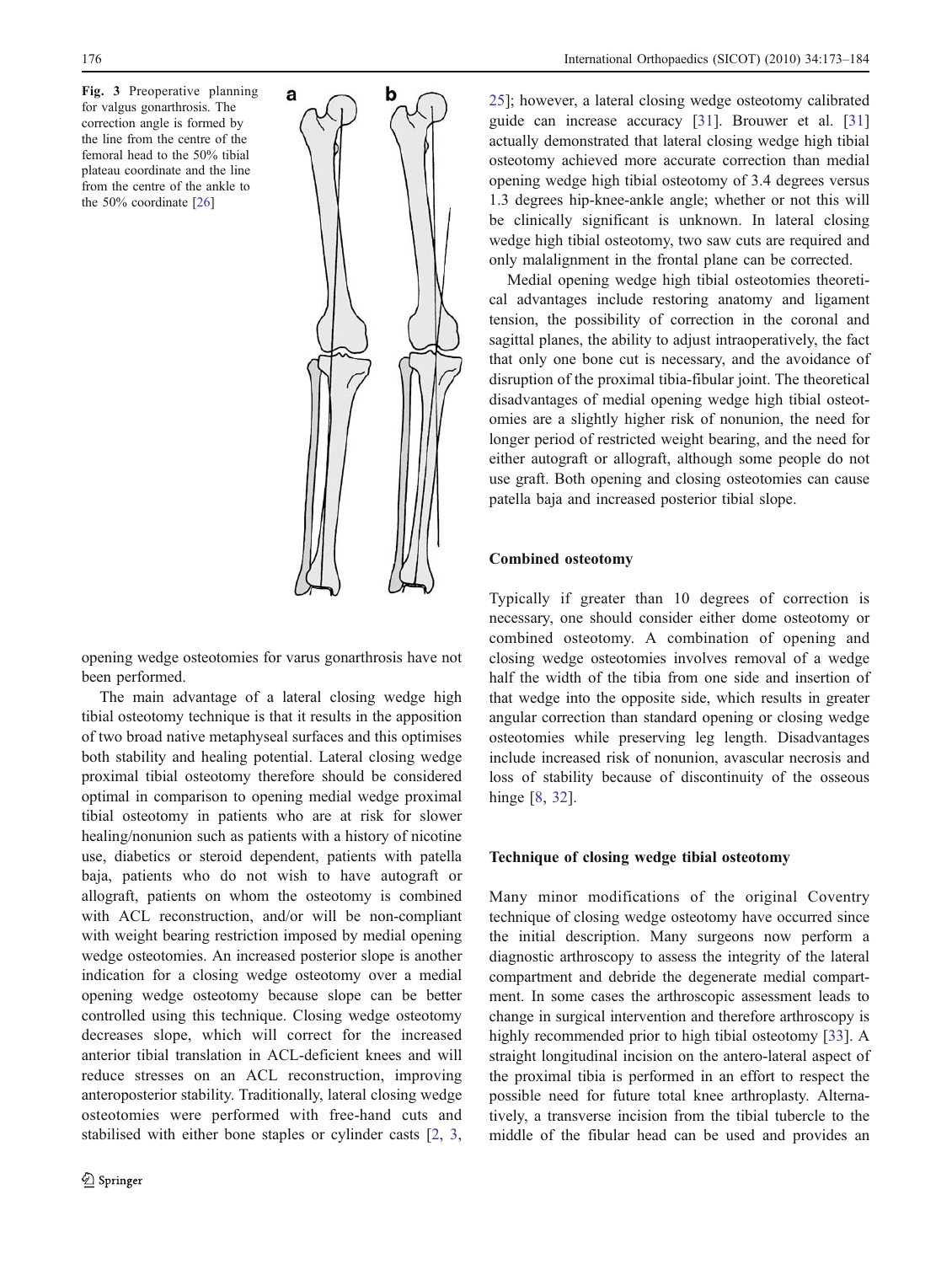excellent scar which does not interfere with further surgery. The extensor muscles are carefully detached from the proximal tibia and fibula and the tibiofibular joint is exposed. All techniques involve either a fibular osteotomy, a release of the proximal tibiofibular joint, or a resection of the proximal medial fibula in order to be able to close the osteotomy and avoid pressure on the peroneal nerve. If in doubt, the peroneal nerve is identified; this however is seldom necessary. Two guide wires are then driven across the proximal tibia under image intensification, the proximal one distal to the joint and at least 2 cm from the joint line and the distal one at a predetermined angle to the proximal one, the tip of the angle being medial. The wedge of bone outlined by the wires is cut with an oscillating saw and removed. One must be careful to remove the hard cortical bone of the posterior aspect of the tibia to avoid a frontal plane deformity when closing the osteotomy. The osteotomy should end medially about 4–6 mm from the outer cortex of the medial tibia. The medial cortical bridge is then weakened with multiple perforations with a drill or a small osteotome and the osteotomy is carefully closed. Fixation methods are variable and include cylinder cast only, external fixation, staple fixation, plate fixation and fixed angle implants. We prefer a Coventry step staple. Brinkman et al. [\[34](#page-10-0)] performed a thorough comparison of the various fixation methods. Postoperative care varies from a cylinder cast for five to six weeks to no support at all. Plate fixation or angled stable implants may allow immediate knee mobilisation due to their higher initial stability, and the large contact area after osteotomy closure. More recently, calibrated cutting guides, rigid internal fixation devices and early mobilisation have been used in an effort to improve results and lower complication rates after lateral closing wedge osteotomy [[35,](#page-10-0) [36\]](#page-10-0).

# Complications of lateral closing wedge high tibial osteotomy

Complications of high tibial osteotomies include recurrence of varus [[3,](#page-10-0) [8\]](#page-10-0), overcorrection and undercorrection [\[3](#page-10-0)], altered patellofemoral kinematics including patellar height changes [[37](#page-10-0)–[39\]](#page-11-0), patellofemoral malalignment [\[40](#page-11-0), [41](#page-11-0)], increased Q-angle and patellar subluxation, fractures, change in tibial inclination, increased joint line obliquity, delayed union and nonunion [\[3](#page-10-0)], peroneal nerve and popliteal artery injury [[41\]](#page-11-0), shortening of the leg, compartment syndrome, infection and thromboembolism.

#### Patellar height changes

Historically, lateral closing wedge high tibial osteotomies have been associated with a high incidence of postoper-

ative patella baja [[37,](#page-10-0) [38](#page-10-0)]. This is undesirable because patellar baja is associated with anterior knee pain and makes later conversion to total knee arthroplasty technically difficult. The patella baja associated with lateral closing wedge high tibial osteotomies is caused by contracture of the patellar ligament associated with conventional cast immobilisation; the incidence reported varies from 7.6 to 8.8% [[37](#page-10-0), [38\]](#page-10-0). This can be eliminated by using rigid internal fixation and aggressive postoperative mobilisation [\[35](#page-10-0), [36](#page-10-0), [38\]](#page-10-0).

In reality, changes in osseous architecture after lateral closing wedge osteotomy actually increase patellar height, whereas medial opening wedge osteotomy lowers patellar height by raising the tibiofemoral joint line [\[39\]](#page-11-0). The 64% incidence of patellar baja without patellar ligament contracture [[39\]](#page-11-0) raises concerns regarding adverse impact on patellofemoral mechanics and the ease of subsequent total knee arthroplasty conversion associated with medial opening wedge osteotomy; therefore, a lateral closing wedge high tibial osteotomy is preferred in the patient with preoperative patellar baja over a medial opening wedge osteotomy.

#### Fracture

Propagation of the osteotomy through the medial cortex during lateral closing wedge high tibial osteotomy is undesirable because the proximal fragment may be destabilised. Preventing this potential problem with careful operative technique can minimise potential for nonunion and malunion. When the complication does occur, fractures must be reduced and stabilised with a medial staple or a medial plate. Another possible fracture complication occurs when there is a crack between the two tibial plateaus into the tibial articular surface; this is a more severe complication because of the potential for articular incongruity. Incidence of intra-articular fracture during closing wedge high tibial osteotomy is reported to be 10 to 20% [\[42\]](#page-11-0) and is not significantly different from the reported 11% in medial opening wedge high tibial osteotomy. It is recommended that in order to minimise the risk of intra-articular fracture the apex of the osteotomy cut should end within 5 mm of the far cortex, as mentioned above, and leaving the proximal fragment 15 mm thick at a minimum. Gradual closure of the osteotomy permits stress relaxation of the intact far cortex. Also, exaggerating the deformity with an osteotome in the osteotomy site, prior to closing the osteotomy can help avoid fractures through the tibial spine. Kessler et al. demonstrated that medial opening wedge high tibial osteotomy had no advantage over lateral closing wedge high tibial osteotomy in terms of the maximal obtainable correction angle without failure of the far cortex [[43\]](#page-11-0). Addition of drill or small osteotome holes at the apex of the osteotomy can increase the amount of correction obtained before cortical fracture.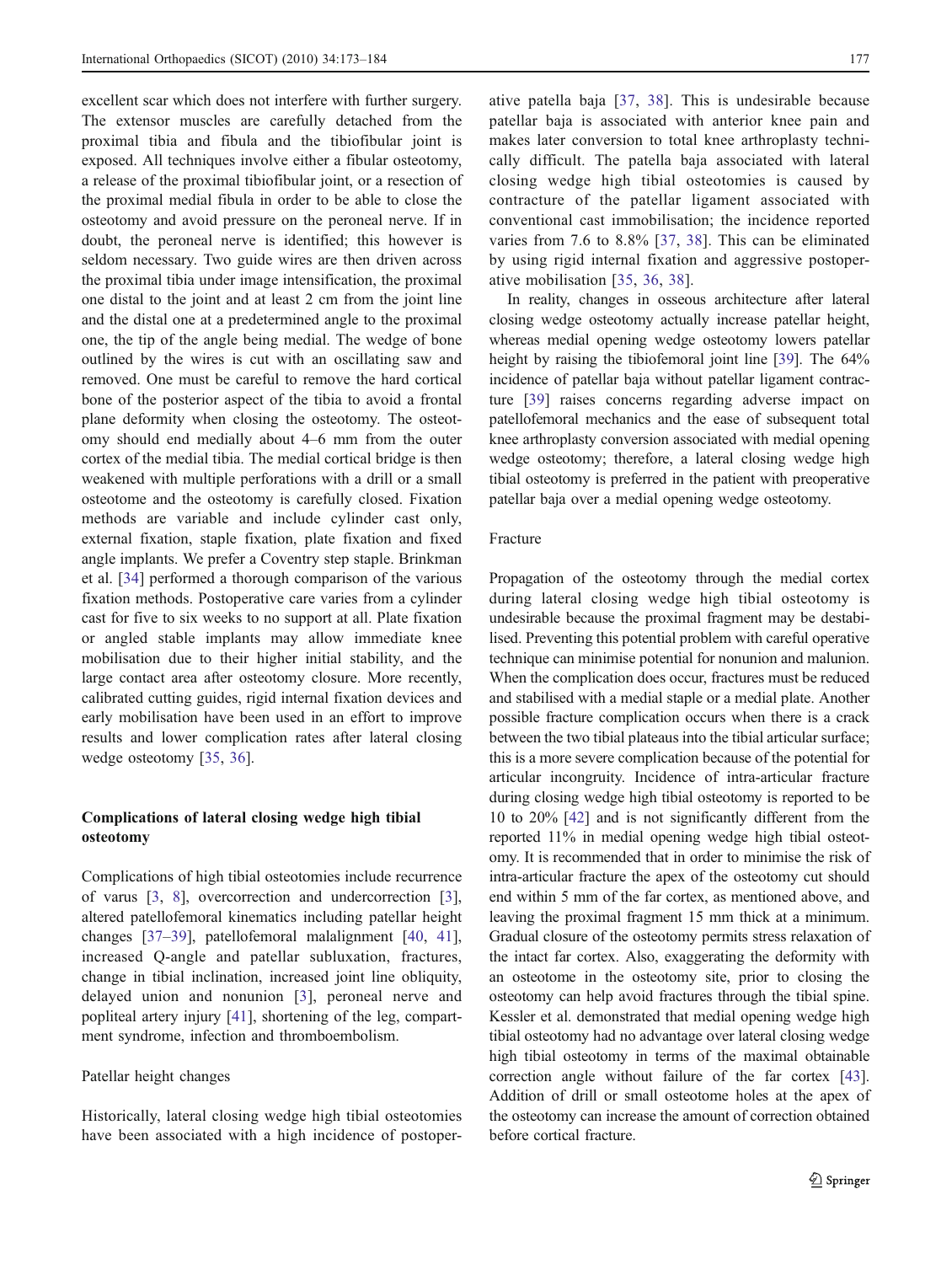#### Delayed union and nonunion

Nonunion is uncommon after lateral closing wedge high tibial osteotomy because of the excellent healing potential of the two metaphyseal cancellous surfaces that are in a stable, direct apposition configuration. The incidence has been reported to be less than 1% [[3,](#page-10-0) [44](#page-11-0)]. This is a distinct advantage over medial opening wedge osteotomy which has a rate of delayed union reported to be 6.6% and nonunion of 1.6% [\[45](#page-11-0)]. Nonunion and delayed union are more common when the osteotomy is distal rather than proximal to the tibial tubercle (14% versus 3.6%). Factors that have been shown to minimise the risk of nonunion include avoidance of fracture of the medial cortex and retaining the periosteal hinge, broad and flat osteotomy cuts, avoidance of thermal necrosis with the saw blade and secure fixation [\[7](#page-10-0), [46\]](#page-11-0). Fibular nonunion has been reported in approximately 20% of high tibial osteotomies. Standard management of nonunions includes rigid fixation, often with external fixation in compression and bone grafting.

#### Peroneal nerve palsy

Peroneal nerve injury is reported to occur between 3.3% and 11.9% and EMG demonstrates nerve damage in up to 27% of patients [[47,](#page-11-0) [48\]](#page-11-0). Careful lateral dissection and avoidance of retraction when in the vicinity of the peroneal nerve/fibular head is mandatory. Fibular osteotomy >15 cm distal to the fibular head has been associated with a lower rate of peroneal nerve palsy and is recommended by some [\[49](#page-11-0)]. We have always done a resection of the medial half of the fibular head and allowed the rest of the fibula to slide upwards when closing the osteotomy; we have not experienced peroneal nerve problems. Application of a tight cast or circumferential dressings, compartment syndrome and excessive angular correction are other possible causes of postoperative peroneal nerve palsy associated with high tibial osteotomy [\[3](#page-10-0), [28,](#page-10-0) [49\]](#page-11-0).

#### Compartment syndrome

Although the exact incidence of compartment syndrome after high tibial osteotomy is unknown, elevated anterior compartment pressures are common after high tibial osteotomy. Use of a drain has been shown to decrease anterior compartment pressures [\[50](#page-11-0)]. The risk may be increased when an osteotomy is combined with an arthroscopically-assisted ligament reconstruction [[51](#page-11-0)].

#### Infection

lower than the reported incidence in medial opening wedge osteotomies, especially with pin-tract infection in as many as 25 to 50% when an external fixator is used. Septic arthritis or chronic osteomyelitis have been rarely reported [\[52](#page-11-0), [53](#page-11-0)].

## Thromboembolism

It is recommended to consider deep vein thrombosis prophylaxis measures following high tibial osteotomy, similar to those used after total knee arthroplasty due to the reported 41% incidence of deep vein thrombosis after high tibial osteotomy [\[54\]](#page-11-0) and rare fatal pulmonary embolism [[3\]](#page-10-0).

#### Vascular injury

Vascular injury following high tibial osteotomy is rare, less than 1% [[41\]](#page-11-0). Generally, the osteotomy should be performed with the knee in 90 degrees of flexion, thereby minimising the risk of popliteal artery damage [[8\]](#page-10-0).

# Results of lateral closing wedge high tibial osteotomy for varus gonarthrosis

Favourable outcomes of lateral closing wedge high tibial osteotomies for varus gonarthrosis have been associated with precise angle of correction, decreased body weight, increased activity level in the younger patient population and lower level of arthritis [[2](#page-10-0), [55](#page-11-0)–[57\]](#page-11-0). Babais et al. [\[19](#page-10-0)] found that knees with a postoperative femorotibial angle of 174–180 degrees, lateral joint line obliquity of less than 4 degrees and a medial plateau force distribution of 40–60% had a decreased risk of failure. The knees that met these criteria had a 100% survival at five and ten years. This highlights the importance of precise angle of correction and preoperative planning. No study has been able to determine a relationship between outcome and patients' age [[57\]](#page-11-0). Most surgeons agree that in cases of medial gonarthrosis a slight overcorrection of 2 to 5 degrees toward valgus leads to better long-term results [[2,](#page-10-0) [58](#page-11-0)]. This procedure generally provides good relief of pain and restoration of function in 80–90% of patients at five years and 50–65% at ten years [\[2](#page-10-0), [3](#page-10-0), [7,](#page-10-0) [29,](#page-10-0) [35,](#page-10-0) [55,](#page-11-0) [59,](#page-11-0) [60\]](#page-11-0). Many have shown deterioration after ten years [[2,](#page-10-0) [59\]](#page-11-0). Insall et al. [[3\]](#page-10-0) reported good to excellent results in 85–95% after five years and 63% after ten years. They recommended a postoperative tibialfemoral angle of 5 to 14 degrees of valgus as the goal to optimize outcome. Coventry et al. [[2\]](#page-10-0) concluded that the relative body weight and angular correction are correlated with survival duration. If at one year after surgery, the valgus angulation was 8 degrees or more or if the patient's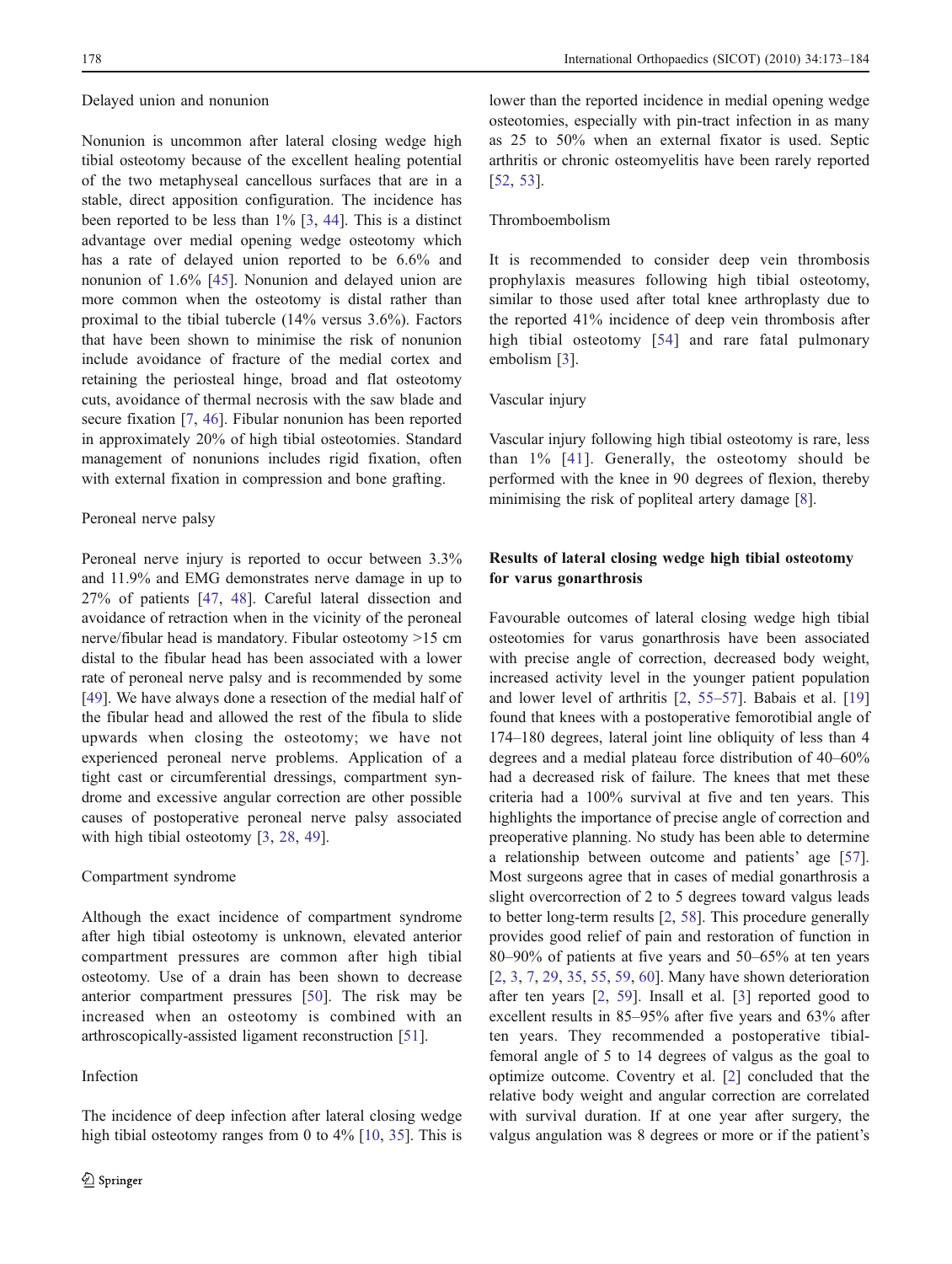weight was 1.32 times the ideal weight or less, then the probability of survival at five years was 90% or greater and at ten years was 65% or greater. However, if the valgus angulation at one year was less than 8 degrees or if the patient's weight was more than 1.32 times the ideal weight the probability of survival at five years was decreased to 38% and at ten years was decreased to 19% [\[2](#page-10-0)] (Fig. 4).

Recently, Flecher et al. [[61](#page-11-0)] found that the most important risk factors predicting revision were age greater than 50 years and a preoperative arthritis Ahlback grade of 3 or more. Survival was 85% at 20 years with revision as the endpoint. Knee function was satisfactory in 77% of patients. Table [1](#page-7-0) demonstrates multiple long-term studies which overall tend to demonstrate deterioration after ten years.

# Valgus gonarthrosis

The principal procedures for varus realignment of the knee for valgus gonarthrosis are distal femoral medial closing wedge osteotomy, distal femoral lateral opening wedge osteotomy, proximal tibial lateral opening wedge osteotomy and proximal tibial medial closing wedge osteotomy. Our review focuses on closing wedge osteotomies.

The lateral femoral condyle and the lateral tibial plateau have convex surfaces, the congruency is maintained by the integrity of the lateral meniscus. An increased stress due to total or subtotal absence of the lateral meniscus can lead to progressive deterioration of the lateral compartment. Patients who are physiologically young with unicompartmental lateral compartment gonarthrosis should be considered candidates for varus producing osteotomies. If the



Fig. 4 A 54-year-old man with medial knee pain and medial gonarthrosis treated by lateral closing wedge high tibial osteotomy with excellent long-term results (courtesy of the Mayo Foundation)

valgus deformity is greater than 12 degrees, Coventry [\[10](#page-10-0)] recommended performing a varus producing osteotomy at the distal femur (Fig. [5\)](#page-7-0). The preoperative range of motion should be at least 90° of flexion. A small degree of extension deficit is tolerable and can be corrected during surgery. Relative contraindications of a varus producing osteotomy include osteonecrosis of the lateral femoral condyle, severe or symptomatic patellofemoral degenerative joint disease, severe gonarthrosis of the medial compartment, history of previous medial meniscectomy, severe tricompartmental gonarthrosis, and a high body mass index. This procedure should not be performed in noncompliant patients or those with a reduced range of motion (flexion  $\leq 90^\circ$  or, particularly, extension lag  $\geq 20^\circ$ ). Absolute contraindications include inflammatory arthritis and extreme valgus deformity associated with subluxation of the tibia.

## Technique and fixation for medial distal femoral closing wedge osteotomy for valgus gonarthrosis

The technique has not changed significantly from when it was described by McDermott et al. [\[64\]](#page-11-0). Distal femoral medial closing wedge osteotomy is performed just proximal to the adductor tubercle and the anterior margin of the femoral articular surface. The majority of surgeons currently perform a diagnostic arthroscopy to assess the integrity of the medial compartment and debride the degenerate lateral compartment. The skin incision is typically a longitudinal medial incision, about 1 cm medial to the anteromedial incision used for primary total knee arthroplasty beginning from the joint line of the knee and extending proximally for 15 cm. The vastus medialis is reflected laterally from the medial intermuscular septum, and care is taken to protect the neurovascular bundle medially in the adductor canal by performing the dissection subperiosteally. A medial arthrotomy of the knee is often used. A medially-based wedge of bone is removed from the proximal femur using guide wires placed parallel to the articular surface. Biplanar fluoroscopy is used. Typically the osteotomy is fixed with a 90 degree dynamic compression blade plate [\[65\]](#page-11-0). Fixation with staples is not recommended. Recently, Wang and Hsu [[66](#page-11-0)] described a technique using blade-plate fixation with a derotational screw. Also, van Heerwaarden et al. [\[67\]](#page-11-0) have described a technique using a TomoFix plate fixator. McDermott et al. [[64](#page-11-0)] state that a flexion contracture of as much as 20 degrees can be corrected by adding extension to the osteotomy. The final correction achieved by the medial distal femoral closing wedge osteotomy should bring the mechanical axis to 50% of the tibial plateau.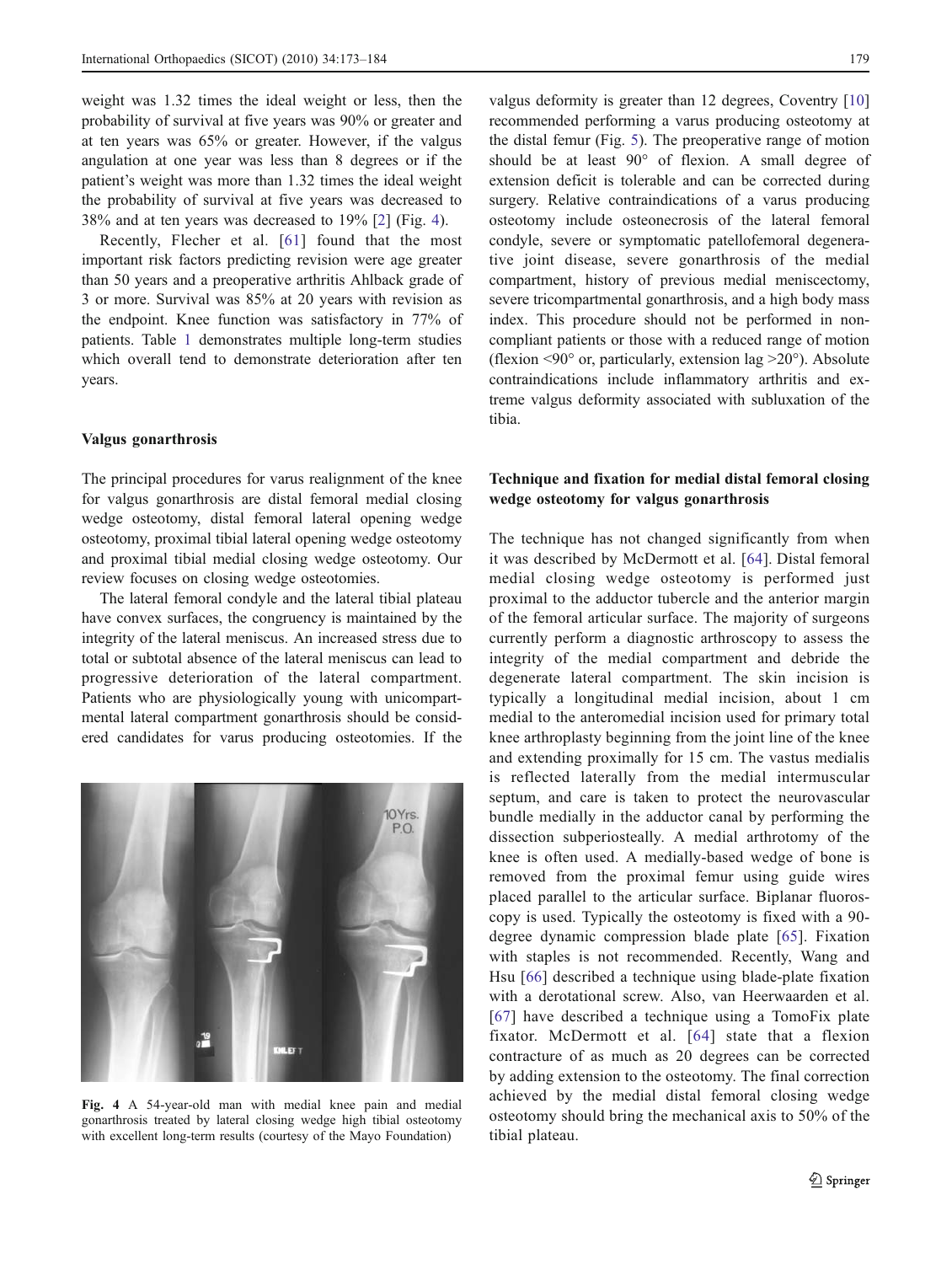<span id="page-7-0"></span>Table 1 Lateral closing wedge high tibial osteotomy (HTO) results

| Study                         | Number of HTOs | Follow-up $(y)$          | Results                             |
|-------------------------------|----------------|--------------------------|-------------------------------------|
| Coventry et al. [2]           | 87             | $3-14$ (median, 10)      | 87% survivorship at 5 years         |
|                               |                |                          | $66\%$ survivorship at 10 years     |
| Insall et al. $[3]$           | 95             | $5-15$ (mean, 8.9)       | 85% good or excellent at 5 years    |
|                               |                |                          | 63% good or excellent at 9 years    |
| Cass and Bryan [44]           | 86             | 5 or greater (mean, 9.1) | $51\%$ good                         |
|                               |                |                          | 31 conversion to TKA                |
| Matthews et al. [42]          | 40             | $1 - 9$                  | 50% useful function at 5 years      |
|                               |                |                          | 28% useful function at 9 years      |
|                               |                |                          | 16 conversion to TKA                |
| Sprenger and Doerzbacher [62] | 76             | Mean $10.8$              | 86% survivorship at 5 years         |
|                               |                |                          | 74% survivorship at 10 years        |
|                               |                |                          | 56% survivorship at 15 years        |
| Billings et al. [35]          | 64             | Average 8.5              | 85% survivorship at 5 years         |
|                               |                |                          | 53% survivorship at 10 years        |
|                               |                |                          | 21 conversion to TKA                |
| Flecher et al. [61]           | 301            | $12 - 28$ (mean, 18)     | 94.8% survivorship at 5 years       |
|                               |                |                          | 92.8% survivorship at 10 years      |
|                               |                |                          | 89.7% survivorship at 15 years      |
|                               |                |                          | 85.1% survivorship at 20 years      |
|                               |                |                          | 43 knees $(14\%)$ required revision |
| Yasuda et al. [63]            | 56             | $6 - 15$                 | 88% satisfactory at 6 years         |
|                               |                |                          | 63% satisfactory at 10 years        |

# Complications of medial distal femoral closing wedge osteotomy for valgus gonarthrosis

Complications of medial closing wedge osteotomy for valgus gonarthrosis are similar to those mentioned with lateral proximal tibial closing wedge osteotomy including overcorrection or undercorrection of the mechanical axis, fixation



Fig. 5 A 50-year-old woman with lateral gonarthrosis treated by medial femoral closing wedge osteotomy with very satisfactory results (courtesy of the Mayo Foundation)

failure, stiffness, thromboembolism including deep vein thrombosis and pulmonary embolism, compartment syndrome, infection, delayed union or nonunion, and neurovascular injury. If a neurovascular injury occurs at the adductor canal or posteriorly, a vascular repair or reconstruction is necessary using a posteromedial or posterior approach. It is important to use a retractor to protect the posterior neurovascular structures, such as a Hohmann retractor, when performing the osteotomy at the posterior cortex. Drain placement is recommended to attempt to avoid compartment syndrome. It is recommended to consider deep vein thrombosis prophylaxis measures following medial femoral closing wedge osteotomy, similar to those used after total knee arthroplasty. Concerning the soft tissues, it is very important to reinsert the incised medial patellofemoral ligament and the distal insertion of the vastus medialis muscle to avoid patella instability with lateral subluxation [\[67](#page-11-0)].

# Results of medial femoral closing wedge osteotomy for valgus gonarthrosis

In comparison to lateral proximal tibial closing wedge osteotomies, there are not many published studies on longterm outcome of medial femoral closing wedge osteotomies for valgus gonarthrosis.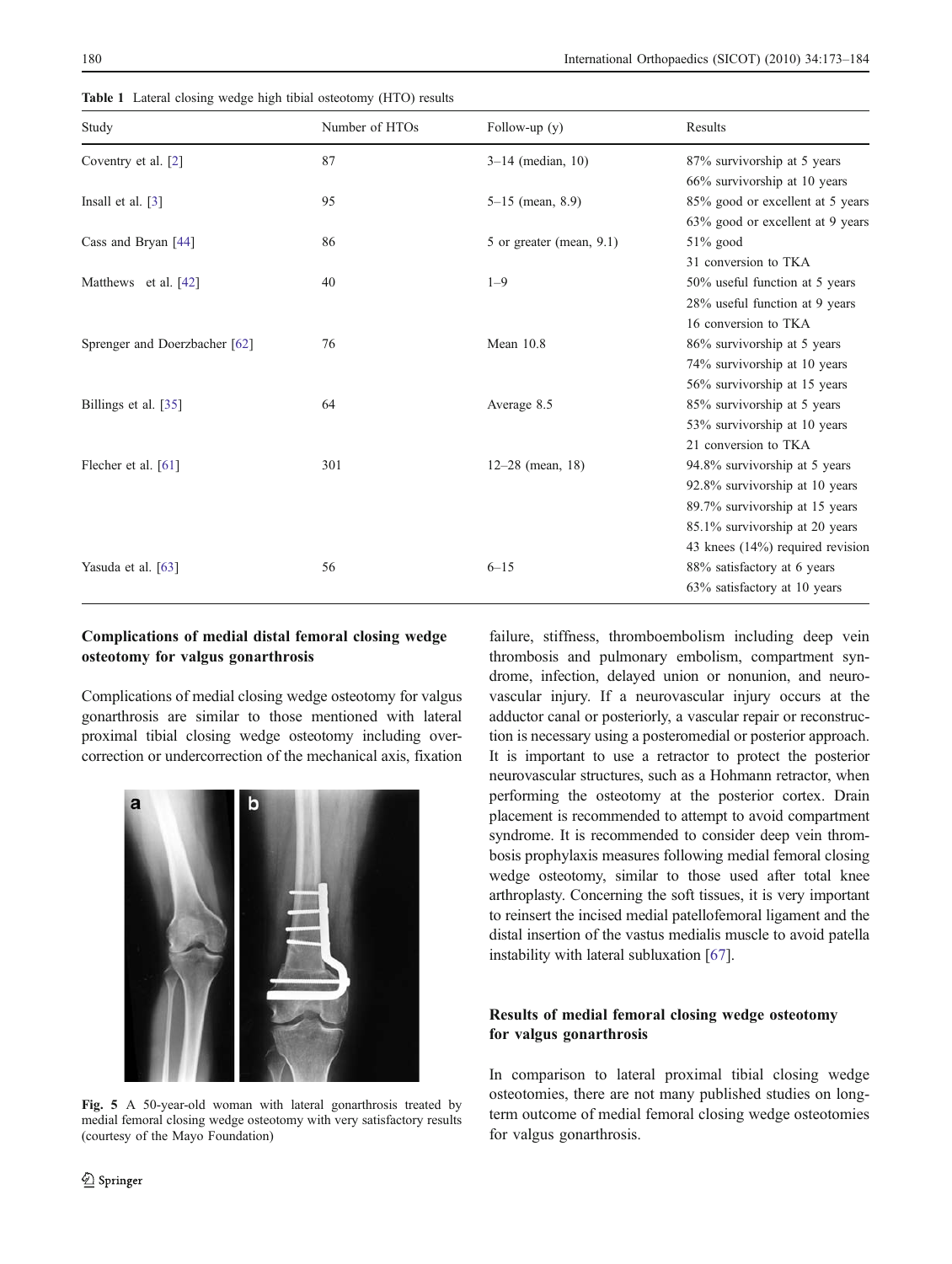McDermott et al. [[64\]](#page-11-0) followed up 24 patients with degenerative arthritis of the lateral compartment treated by a distal femoral varus osteotomy. At an average length of follow-up of four years, 22 of 24 patients had successful results. One osteotomy was revised for failure of fixation and one required conversion to a total knee arthroplasty due to the degree of medial degenerative joint arthritis.

Miniaci et al. [\[68](#page-11-0)] reported 86% good or excellent results in a series of 40 supracondylar femoral closing wedge varus osteotomies with a mean follow-up of 5.5 years.

Mathews et al. [\[69](#page-11-0)] followed up 21 patients with lateral compartment gonarthrosis and valgus deformity that underwent distal femoral medial closing wedge supracondylar osteotomy with follow up of one to eight years. Fixation methods varied including ten with plaster cast, five with two staples and casting, and six had rigid internal fixation with an AO blade plate. Satisfactory results were achieved in 57% using the clinical rating of the Knee Society. In addition, they had a reportedly high complication rate of 57% including 48% requiring manipulation under anaesthesia due to stiffness, 19% nonunion/delayed union, 10% infection, and 5% fixation failure. Five knees (19%) required conversion to total knee arthroplasty within five years. They concluded that satisfactory results were obtained in patients with grades I to III unicompartmental lateral compartment gonarthrosis, adequate correction of valgus deformity with the anatomical axis within 2 degrees from zero and rigid internal fixation in order to permit postoperative early mobilisation. This study by Mathews et al. highlighted the importance of rigid internal fixation and is therefore the currently recommended fixation.

Wang and Hsu [\[64](#page-11-0)] followed 30 knees managed with medial distal femoral closing wedge osteotomy and found that the ten-year survival rate for all patients was 87%. Interestingly, they also found that there was improvement in patellar tracking in seven of eight knees with associated severe patellofemoral arthritis and therefore concluded that the result of osteotomy does not appear to be affected by the presence of severe patellofemoral arthritis.

## Proximal tibial medial closing wedge osteotomy for valgus gonarthrosis

When a small correction of 12 degrees or less is required, tibial medial closing wedge osteotomy has been recommended for valgus gonarthrosis. Typically, a joint surface tilt of 10 degrees or less in the coronal plane is well-tolerated [[7,](#page-10-0) [10,](#page-10-0) [30](#page-10-0)]. If the correction is greater than 10 degrees, the tibia subluxes laterally and the femur appears to fall off the medial tibial plateau on an AP radiograph [\[70\]](#page-11-0). In practice, medial closing wedge tibial osteotomy is not done any more because of this issue of joint line obliquity.

# Technique and fixation of proximal tibial medial closing wedge osteotomy for valgus gonarthrosis

After arthroscopy, an antero-medial longitudinal incision is performed and the pes anserinus is partially detached. The superficial layer of the medial collateral ligament is divided and the medial tibial metaphysis exposed. The osteotomy site is confirmed with biplanar fluoroscopy, and the patellar tendon insertion is identified and protected. The osteotomy is performed in a standard fashion using guide wires to prevent entering the epiphysis or joint surface. It is necessary to leave at least 5 mm (ideally 10 mm) of intact lateral tibial cortex as a hinge to ensure stability of the osteotomy. The final correction as in the distal femoral medial closing wedge osteotomy should bring the mechanical axis to 50% of the tibial plateau. Fixation of the osteotomy can be with staples or a four-hole medial plate with two proximal cancellous and two distal cortical screws.

# Complications of medial proximal tibial closing wedge osteotomy for valgus gonarthrosis

Complications are again similar to those mentioned previously with lateral proximal tibial closing wedge osteotomies and include overcorrection or undercorrection of the mechanical axis, fixation failure, stiffness, thromboembolism including deep vein thrombosis and pulmonary embolism, compartment syndrome, infection, delayed union or nonunion, and neurovascular injury including peroneal nerve palsy. It is important to again protect the posterior neurovascular structures with a retractor when performing the osteotomy. Drain placement is also recommended to attempt to avoid compartment syndrome. Medial structures are weakened and it is important to perform a layered closure. Medial-lateral laxity can occur, especially if correction is greater than 15 degrees, which results in excessive tibial obliquity.

# Results of medial femoral closing wedge osteotomy for valgus gonarthrosis

In comparison with lateral proximal tibial closing wedge osteotomies, there are not many published studies on longterm outcome of medial proximal tibial closing wedge osteotomies for valgus gonarthrosis.

Chambat et al. [\[30](#page-10-0)], in a series of 47 patients with medal tibial closing wedge osteotomy followed for a minimum of ten years, found 72% had good or very good results with an improvement in pain in 91%.

Coventry [\[10](#page-10-0)] reported on 31 knees treated with a medial proximal tibial closing wedge osteotomy for painful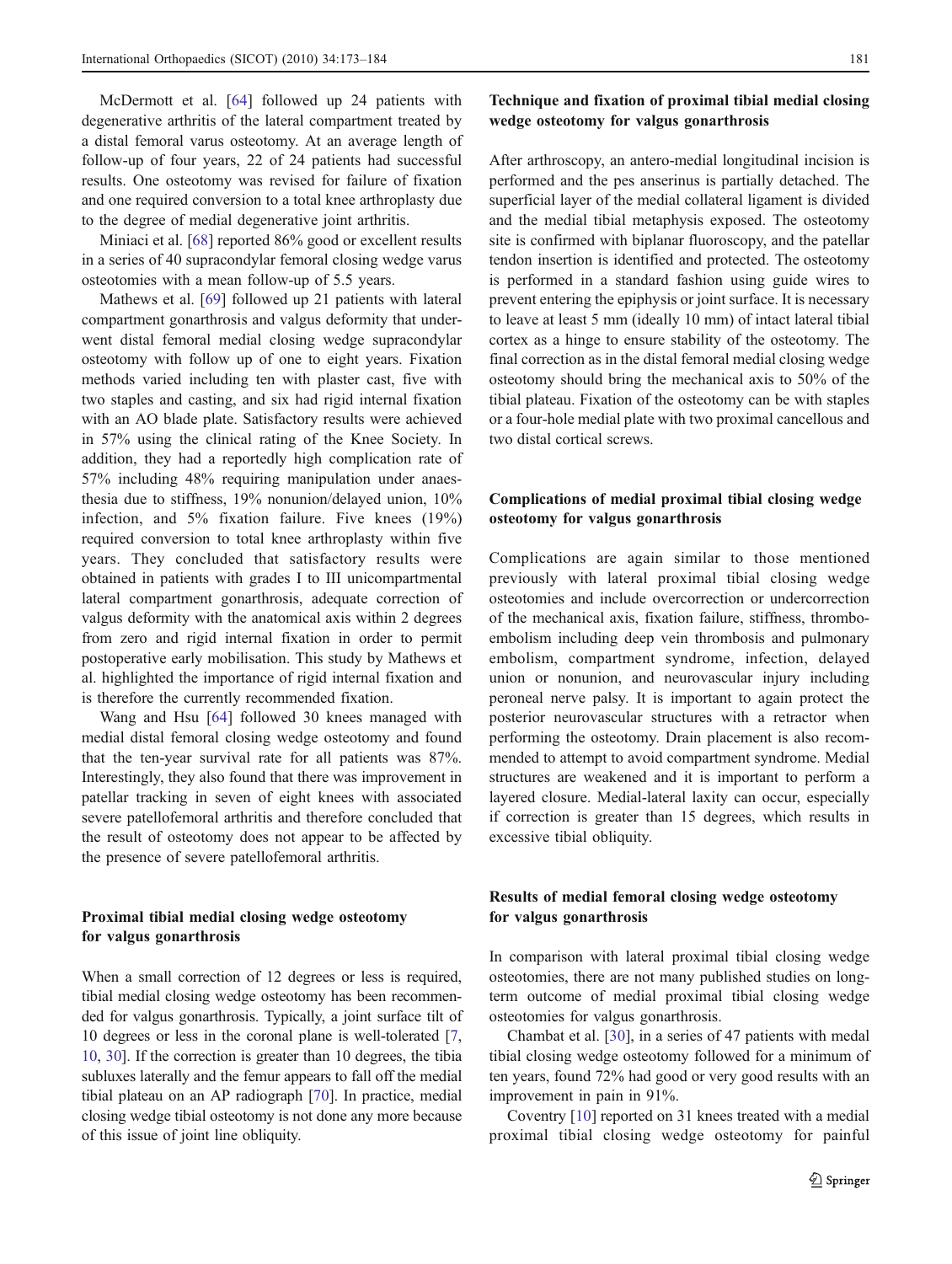

Fig. 6 A 65-year-old patient with varus gonarthrosis and less than 12 degrees of valgus treated by M.B. Coventry with varus proximal closing wedge tibial osteotomy [\[10\]](#page-10-0) (courtesy of the Mayo Foundation)

gonarthrosis of the lateral compartment associated with a valgus deformity (Fig. 6). The patients were followed up for two to 17 years, with an average of 9.4 years. Twentyfour knees (77%) had no pain or mild pain at last followup, six knees had moderate pain and one knee had severe pain. Six knees required conversion to total knee arthroplasty at an average of 9.8 years after osteotomy.

#### Postoperative care of closing wedge osteotomies

In general, our recommended postoperative care of all closing wedge osteotomies fixed with a stable internal plate fixation device is immobilisation in a functional brace with range of motion unlimited in the brace. Restricted weight bearing is recommended for four to six weeks, depending on callus formation on follow-up X-rays. As long as the Xrays demonstrate callus formation, at six weeks patients are permitted to begin progressive weight bearing as tolerated. We often use continuous passive motion machines at home for the first two to four weeks to prevent postoperative stiffness. However, classical closing wedge tibial osteotomies done "a la Coventry" were fixed with step staple and protected for five to six weeks with a cylinder cast and partial weight bearing. Recovery of motion and osteotomy healing occurred without exception.

#### Final considerations

The closing wedge osteotomy preferred in isolated medial compartment varus gonarthrosis is a lateral proximal tibial closing wedge osteotomy. The lateral proximal tibial closing wedge osteotomy is preferred over the medial tibial opening wedge osteotomy in patients with patellar baja, patients who are at higher risk of delayed union or nonunion, patients with increased posterior tibial slope or if the osteotomy is to be combined with anterior cruciate ligament reconstruction.

The closing wedge osteotomy preferred in isolated lateral compartment valgus gonarthrosis is a medial distal femoral closing wedge osteotomy for any degree of correction. Medial proximal tibial closing wedge osteotomy is hardly ever done today.

Closing wedge osteotomies can be used to correct both varus and valgus deformities in the management of isolated medial or lateral compartment gonarthrosis. A number of closing wedge surgical techniques have been described to achieve this goal, and the relative merits of each have been outlined. Critical to the success of the procedure are the selection of the appropriate patient and the attainment of a precise correction without complications. If these goals are met, closing wedge osteotomies can provide long-term relief of pain and restoration of function in patients with localised knee gonarthrosis.

Despite all of the above, our use of osteotomies in the treatment of gonarthrosis has decreased significantly over the last few years. Figure 7 shows the relative frequency per year of distal femoral varus osteotomy, upper valgus tibial osteotomy and unicompartmental total knee arthroplasty at the Mayo clinic over the last 20 years. It is obvious that as our results with unicompartmental arthroplasty have improved, the use of osteotomy has decreased. This is particularly prevalent in patients over the age of 45–50 years. In younger patients osteotomies still remain a very viable alternative.



Fig. 7 Relative use of unicompartmental arthroplasty, upper tibial and distal femoral osteotomies at the Mayo clinic over the last 20 years. Note late decrease of osteotomy with corresponding increase of unicompartmental arthroplasty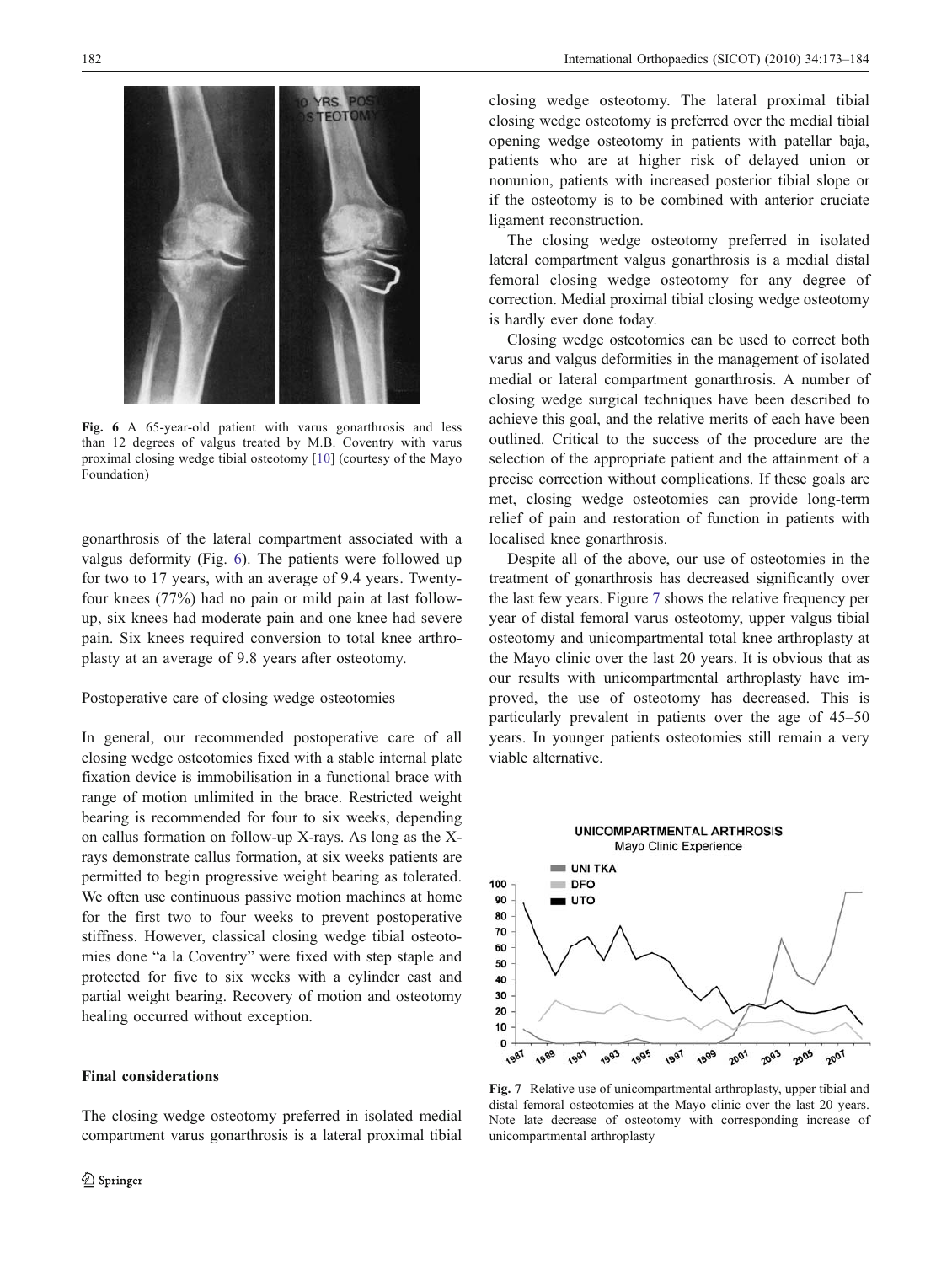#### <span id="page-10-0"></span>References

- 1. Jackson JP (1958) Osteotomy for osteoarthritis of the knee. J Bone Jone Surg Br 40:826
- 2. Coventry MB, Ilstrup DM, Wallrichs SL (1993) Proximal tibial osteotomy: a critical long-term study of eighty-seven cases. J Bone Joint Surg Am 75:196–201
- 3. Insall JN, Joseph DM, Msika C (1984) High tibial osteotomy for varus gonarthrosis: a long term follow up study. J Bone Joint Surg Am 64:1040–1048
- 4. Haddad FS, Bentley G (2000) Total knee arthroplasty after high tibial osteotomy: a medium-term review. J Arthroplasty 15  $(5):597-603$
- 5. Trousdale RT (2002) Osteotomy: patient selection, preoperative planning and results. In: Callaghan JJ, Rosenberg AG, Rubash HE et al (eds) The adult knee. Lippincott Williams & Wilkins, Philadelphia, pp 985–990
- 6. Dugdale TW, Noyes FR, Styer D (1992) Preoperative planning for high tibial osteotomy. The effect of lateral tibiofemoral separation and tibiofemoral length. Clin Orthop 274:248–64
- 7. Marti RK, Verhagen RA, Kerkhoffs GM, Moojen TM (2001) Proximal tibial varus osteotomy: indications, technique, and fiveto twenty-one year results. J Bone Joint Surg Am 83:164–170
- 8. Dowd GSE, Somayaji HS, Uthukuri M (2006) High tibial osteotomy for medial compartment osteoarthritis. The Knee 13:87–92
- 9. Keene JS, Dyreby JR (1983) High tibial osteotomy in the treatment of osteoarthritis of the knee: the role of preoperative arthroscopy. J Bone Joint Surg Am 65:36–42
- 10. Coventry MB (1987) Proximal tibial varus osteotomy for osteoarthritis of the lateral compartment of the knee. J Bone Joint Surg Am 69:32–38
- 11. Wright JM, Crockett HC, Slawski DP et al (2005) High tibial osteotomy. J Am Acad Orthop Surg 13:279–289
- 12. Sasaki T, Yagi T, Monji J, Yasuda K, Tsuge H (1986) High tibial osteotomy combined with anterior displacement of the tibial tubercle for osteoarthritis of the knee. Int Orthop 10:31–40
- 13. Saito T, Takeuchi R, Ara Y, Yoshida T, Koshino T (2002) High tibial osteotomy with anterior advancement of distal fragment for medial and patellofemoral compartment osteoarthritis of the knee. Knee 9:127–132
- 14. Hofmann AA, Wyatt RW, Jones RE (1984) Combined Coventry-Maquet procedure for two-compartment degenerative arthritis. Clin Orthop 190:186–191
- 15. Christodoulou NA, Tsaknis RN, Sdrenias CV et al (2005) Improvement of proximal tibial osteotomy results by lateral retinacular release. Clin Orthop 441:340–345
- 16. Noyes RF, Roberts CS (1995) High tibial osteotomy in knees with associated chronic ligament deficiencies. In: Jackson DW (ed) Master techniques in orthopaedic surgery: reconstructive knee surgery. Raven Press, New York, pp 185–210
- 17. Amendola A, Panarella L (2005) High tibial osteotomy for the treatment of unicompartmental arthritis of the knee. Orthop Clin North Am 36:497–504
- 18. Rosenberg TD, Paulos LE, Parker RD et al (1988) The forty-five degree posteroanterior flexion weight-bearing radiograph of the knee. J Bone Joint Surg Am 70:1479–1483
- 19. Babis GC, An K, Chao Edmund YS, Larson DR, Rand JA, Sim FH (2008) Upper tibial osteotomy: long term results – realignment analysis using OASIS computer software. J Orthop Sci 13:328–334
- 20. Baur W (2007) Imageless navigated high tibial osteotomy in closing-wedge technique treating knees with varus gonarthrosis. In: CAOS (Computer Assisted Orthopaedic Surgery). Heidelberg, Germany, June 20-23, 2007, 7th Annual Meeting of CAOS International Proceedings, Abstract book, pp 712–713
- 21. Bae DK, Song SJ, Noh JH, Chang WS, Jung KY (2008) Navigation versus radiographic measurements in the open-wedge and closed-wedge high tibial osteotomy. Using computer assisted surgery (CAS). In: CAOS (Computer Assisted Orthopaedic Surgery). Hong Kong, China, June 4–7, 2008. 8th Annual Meeting of CAOS-International Proceedings, Abstract book, pp 310–311
- 22. Saragaglia D, Mercier N, Colle PE (2009) Computer-assisted osteotomies for genu varum deformity: which osteotomy for which varus? Int Orthop. doi:[10.1007/s00264-009-0757-6](http://dx.doi.org/10.1007/s00264-009-0757-6)
- 23. Saragaglia D, Pradel Ph, Picard F (2004) L'osteotomie de valgisation asistee par ordinateur dans le genu varum arthrosique: resultants radiologiques d'une etude cas-temoin de 56 cas. Ememoires de l'Academie Nationale de Chirurgie 3:21–25, Available at <http://www.bium.univ-paris5.fr/acad-chirurgie>. Accessed 22 September 2009
- 24. Saragaglia D, Roberts J (2005) Navigated osteotomies around in the knee in 170 patients with osteoarthritis secondary to genu varum. Orthopaedics 28(suppl 10):S1269–S1274
- 25. Coventry MB (1985) Upper tibial osteotomy for osteoarthritis. J Bone Joint Surg Am 67:1136–1140
- 26. Puddu G, Cipolla M, Cerullo G, Franco V, Gianni E (2007) Osteotomies: the surgical treatment of the valgus knee. Sports Med Arthrosc Rev 15:15–22
- 27. Slawski DP (1997) High tibial osteotomy in the treatment of adult osteochondritis dissecans. Clin Orthop 341:155–161
- 28. Cole AS, Flynn JR (2005) Osteotomies about the knee. In: Oxford textbook of orthopaedics and trauma. In: Bulstrode C, Buckwalter JA, Carr A, Marsh L, Fairbank J, Wilson-Macdonald J Bowden G (eds) Oxford University Press, Oxford UK, pp 1117–1121
- 29. Rinonapoli E, Manicini GB, Corvaglia A, Musiello S (1998) Tibial osteotomy for varus gonarthrosis. A 10- to 21-year followup study. Clin Orthop 353:185–193
- 30. Chambat P, Selmi TA, DeJour D, Denoyers J (2000) Varus tibial osteotomy. Oper Tech Sports Med 8:44–47
- 31. Brouwer RW, Bierma-Zeinstra SMA, van Raaij TM, Verhaar JAN (2006) Osteotomy for medial compartment arthritis of the knee using a closing wedge or an opening wedge controlled by a Puddu plate: a one-year randomized, controlled study. J Bone Joint Surg Br 88:1454–1459
- 32. Papp M, Szabo L et al (2009) Combined high tibial osteotomy decreases biomechanical changes radiologically detectable in the sagittal plane compared with closing-wedge osteotomy. Arthroscopy 25(4):355–364
- 33. Muller M, Strecker W (2008) Arthroscopy prior to osteotomy around the knee? Arch Orthop Trauma Surg 128(11):1217–1221
- 34. Brinkman JM, Lobenhoffer P, Agneskirchner JD, Staubli AE, Wymenga AB, van Heerwaarden RJ (2008) Osteotomies around the knee: patient selection, stability of fixation and bone healing in high tibial osteotomies. J Bone Join Surg Br 90:1548–1557
- 35. Billings A, Scott DF, Camargo MP, Hofmann AA (2000) High tibial osteotomy with a calibrated osteotomy guide, rigid internal fixation, and early motion: long-term follow-up. J Bone Joint Surg Am 82:70–79
- 36. Hofmann AA, Wyatt RW, Beck SW (1991) High tibial osteotomy: use of an osteotomy jib, rigid fixation and early motion versus conventional surgical technique and cast immobilization. Clin Orthop 271:212–217
- 37. Scuderi GR, Windsor RE, Insall JN (1989) Observations on patellar height after proximal tibial osteotomy. J Bone Joint Surg Am 71:245–248
- 38. Westrich GH, Peters LE, Haas SB, Buly RL, Windsor RE (1998) Patella height after high tibial osteotomy with internal fixation and early motion. Clin Orthop 354:169–174